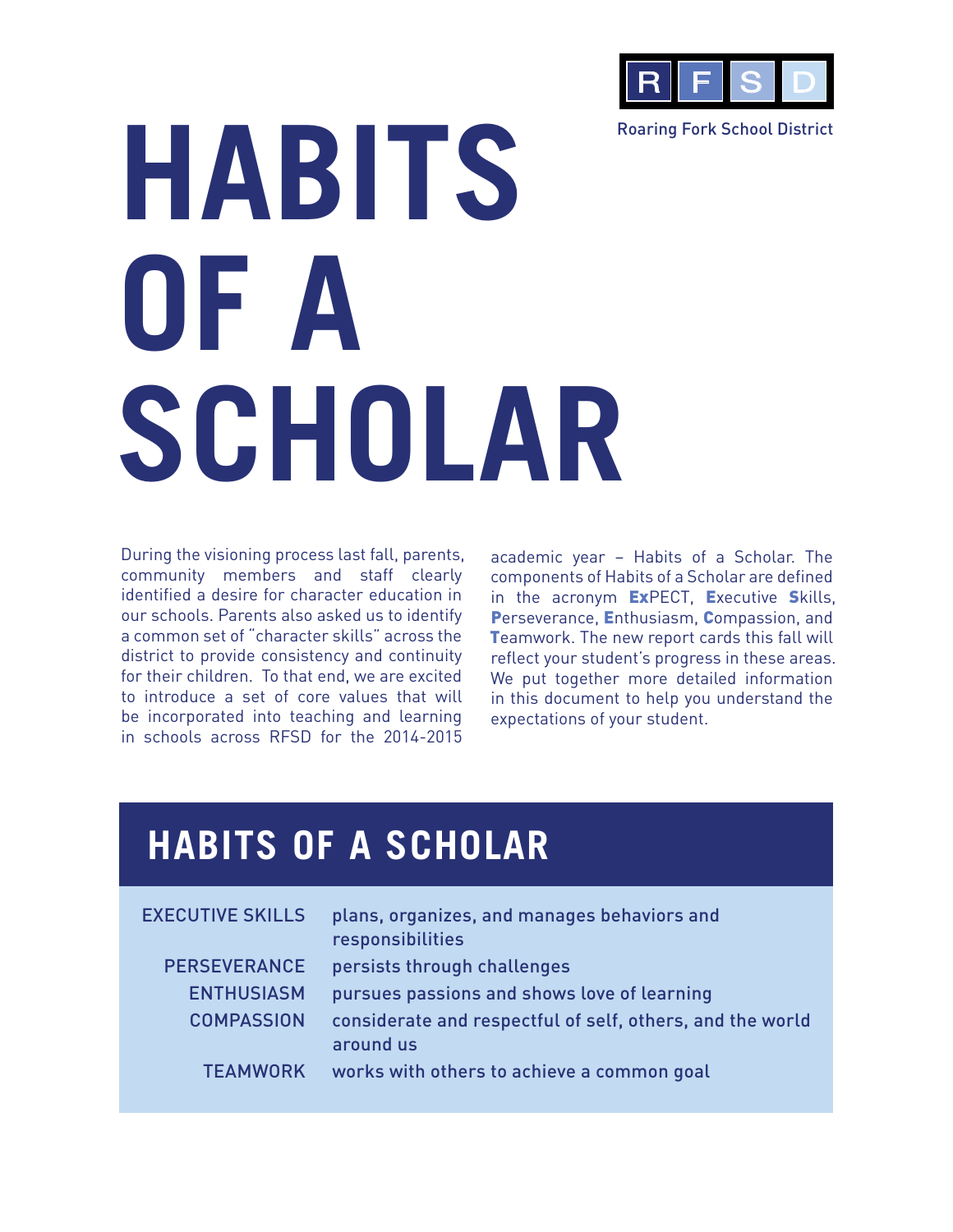## **EXECUTIVE SKILLS**

Plans, organizes, and manages behaviors and responsibilities

#### **WHY IT'S IMPORTANT**

Strong executive skills enable a child to stay focused, plan ahead, strategize, and recall information. Habits such as time management, organization, and the ability to start a task and sustain focus are not only pertinent to success in school, but success in future careers. While these skills improve as the brain develops, parents and schools can fast-track these skills through teaching and modeling.

#### **HOW IT CAN BE DEVELOPED AT HOME** Adapted from Ann Dolin, M.Ed.

#### **Get Your Child Started**

Children can have difficulty getting themselves started, often because they feel overwhelmed or can't muster enough energy to get going. You can help by breaking down seemingly large assignments into smaller, more manageable chunks. Be sure your child understands the directions and how to do the work before beginning.

#### **Create a Break Menu**

By establishing a "menu" of breaks and rewards, your child will be better able to sustain attention while doing homework. On 3×5 cards, list small rewards for your child to choose from after completing an assignment. Good options include shooting hoops, getting a snack, building with Legos, or playing with a pet. Knowing a break is coming may be just the encouragement needed to push through challenging work and tailor the breaks to suit your child's interests.

#### **Plan Ahead**

Sit down with your child on a weekly basis to discuss upcoming projects and assignments. Encourage your child to look ahead to plan out the week by determining what needs to be accomplished each day. Seeing tasks written out in the planner will keep students on track and organized.

#### **Take a Photograph**

Children tend to need lots of encouragement to keep their rooms, backpacks, desks, and lockers organized. Take a photo of the one area that needs to stay organized. Now, post the picture in a highly visible place so your child can refer to it. This way, there will be a frame of reference for what the room or other area should look like when your child needs to clean it up. Many kids are unable to visualize what "clean" means. With this method, there's no question about it!

### **EXECUTIVE SKILLS**

- manages goals
- organizes tasks and responsibilitites
- manages time
- manages impulses
- self-monitors and reflects to improve
- follows procedures and directions
- maintains focus

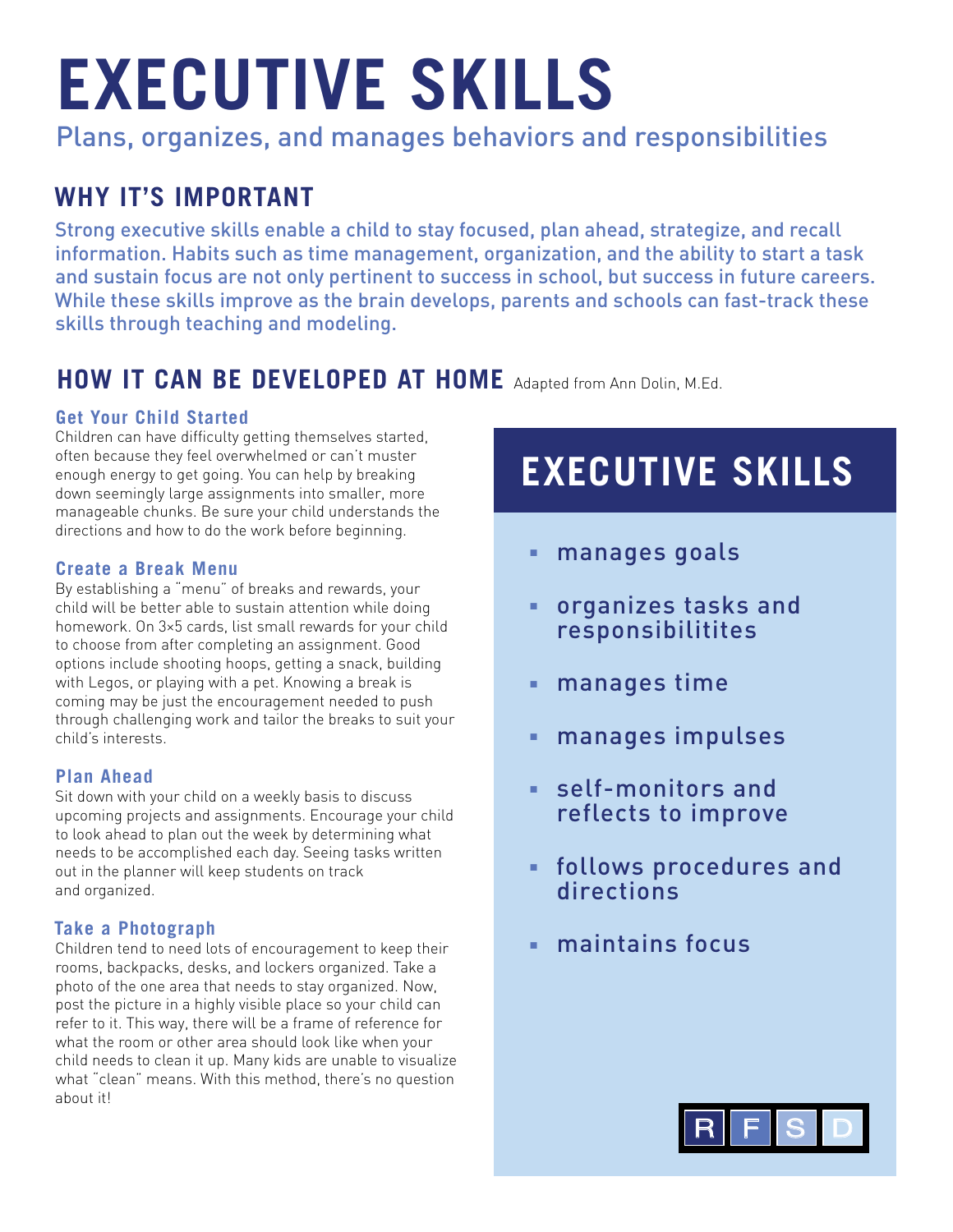## **PERSEVERANCE**

Persists through challenges

#### **WHY IT'S IMPORTANT**

Angela Duckworth's research has demonstrated that a student's "grit," or ability to persevere, is a far better predictor of grade point average (GPA) and graduation than IQ measures or test scores. Perseverance is tightly tied to the growth mindset attitude of, "I can get better if I try harder," which helps children develop into more determined and hard-working people.

#### **HOW IT CAN BE DEVELOPED AT HOME** Adapted from www.CenterforResilientChildren.org

#### **Create an Optimistic Mindset**

Children who view themselves as "not good at math," or "dumb" will have a much more difficult time succeeding in school than children who view themselves as capable, able to overcome barriers, and in the case of school performance, capable of learning. Helping our children develop an optimistic mindset is one of the most important things we can do as parents. One strategy toward that goal is to share with your children a life experience that required grit. Knowing that you had to overcome adversity can inspire your children to build confidence in their own abilities. A component in cultivating a child's optimistic mindset depends in part on delivering effective praise.

#### **Use Effective Praise**

Ample research exists that demonstrates a positive correlation between how we praise children's effort and their likelihood of persevering in the future. If we only praise children's accomplishments or use language such as "you're so smart!", we run the risk of transmitting the idea that failure will be a disappointment to adults, which can actually discourage the likelihood that children will remain persistent in trying to reach their goals.

#### **Show How to Cope with Setbacks**

Inevitably, despite our children's and our best efforts, children will suffer disappointments, setbacks and failures. Children (and adults) who have well-developed grit perceive setbacks as challenges to be overcome and failures as learning opportunities. When our children fail, we need to recognize their efforts, express confidence in their ability to learn from the situation, and help them identify what they could do differently in the future. To paraphrase a Chinese proverb, children with grit fall down twice and get up three times.

#### **Share Stories of Perseverance with your Child**

Sit down with your family to watch and discuss the short video, Life=Risk—Motivation – found on YouTube. Like the Little Engine That Could, this video teaches all of us an important life lesson about the importance of grit.

### **PERSEVERENCE**

- completes work and fulfills responsibilities
- overcomes obstacles, frustrations and setbacks
- learns from mistakes and accepts feedback
- makes multiple attempts to reach a goal
- shows effort

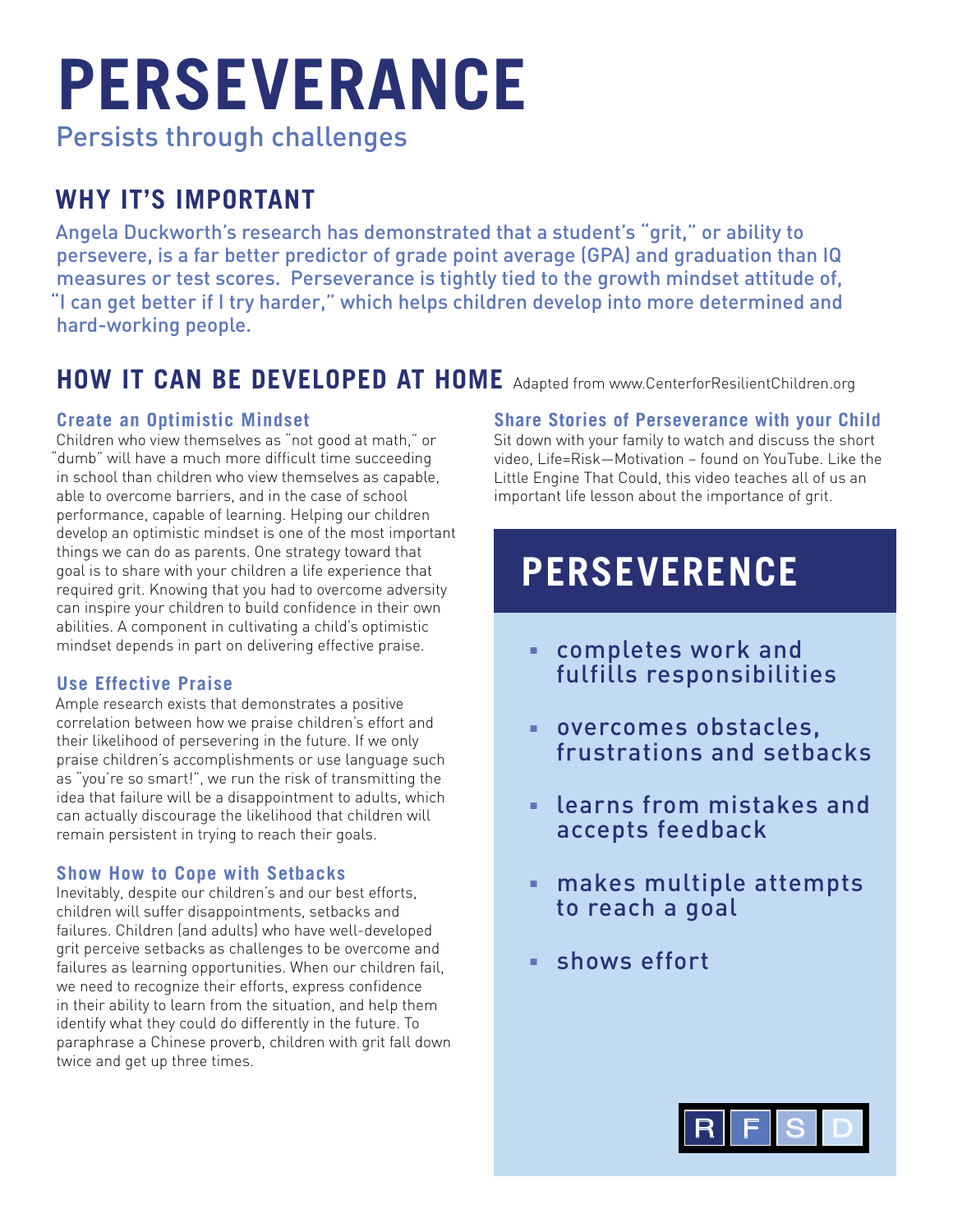## **ENTHUSIASM**

Pursues passions and shows love of learning

#### **WHY IT'S IMPORTANT**

Frederick Williamson observed, "The longer I live, the more certain I am that enthusiasm is the little recognized key to success." When our students enter the workplace, enthusiasm can impact not just getting a job but succeeding in that job and advancing in a career. In fact, research shows that many employers would rather provide job skills training to an enthusiastic but inexperienced worker than hire someone with perfect qualifications but a less-than-positive attitude. Cultivating this skill may be the most important when considering future workplace ramifications.

#### **HOW IT CAN BE DEVELOPED AT HOME**

#### **Cultivate Relevance**

Discuss long term goals with your child and help them link the relevance of their learning to their future success. Students who believe that education is important to their future are much more likely to be enthusiastic about learning at school.

#### **Reinforcing Learning at Home**

Parents can breathe life into school learning by finding out what children are studying in school and then planning activities or initiating conversations that connect those topics to daily life. An example would be when children are studying the earth and the solar system, watch a sunset together. Ask them, "What is happening? Why is the sun disappearing?"

#### **Build Enthusiasm**

Enthusiasm about learning is contagious, and we have to make sure our kids catch it from us. Reading books and magazines for pleasure and by choice sends the message that reading is fun, not just something that has to be done for school. Talking about hobbies or interests or something you enjoyed learning that day also shows children that learning is enjoyable.

## **ENTHUSIASM**

- asks questions
- shows self-efficacy through positive actions and statements
- open to and interested in new learning
- take on risks and challenges
- actively engages

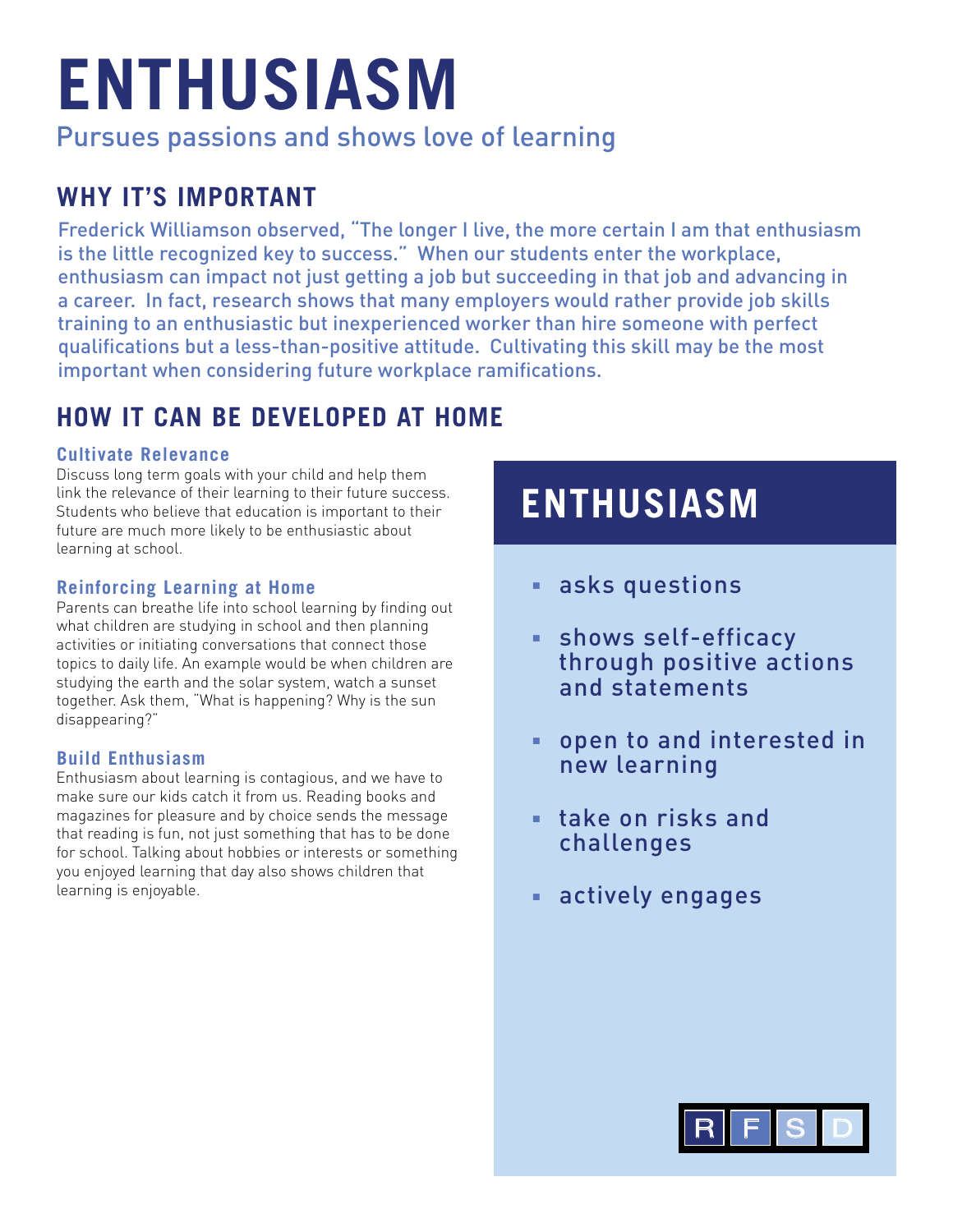## **COMPASSION**

Considerate and respectful of self, others, and the world around us

#### **WHY IT'S IMPORTANT**

One of the main benefits to cultivating compassion in your child's life is that research shows that being compassionate builds happiness and happiness is contagious. Scientific studies also suggest there are physical benefits to practicing compassion — people who practice it produce 100 percent more DHEA, a hormone that counteracts the aging process, and 23 percent less cortisol, the "stress hormone."

#### **HOW IT CAN BE DEVELOPED AT HOME** Adapted from Charlotte Reznick, Ph.D., etc.

#### **Make a Gratitude List**

This is especially helpful for turning the tide when a child is feeling down. Even a short list of a couple "I'm grateful for's" can make a difference. Have them write the whole sentence out: "I am grateful for this new day." "I am grateful my brother didn't punch me on the way to school." "I am grateful my parents love me." You get the idea.

#### **Offer Kindness Each Day**

Suggest a child do one kind act a day for another. Helping others gets those feel-good juices going. Suggest that they surprise a friend or family member with a gracious act. Or suggest doing something kind without anyone knowing. Ask them, how does that feel?

#### **Talk to Yourself Nicely**

Sometimes we have to practice talking positively about ourselves and others. Have children think of one or two nice things to say about themselves, family members, and friends. They can make an ongoing list and stick it on the fridge as a reminder.

#### **Participate in Community Service with your Child**

Volunteer with your child to help build a trail, work in a soup kitchen, pick up trash, or even volunteer at school. Other students are watching and listening more than we think. That's why it's important that we...

#### **Walk the Talk**

Simply talking about compassion is not enough. A recent study found that while 96% of parents say they want to raise ethical, caring children, 80% of students reported parents were more concerned about achievement than caring for others. Whether you're volunteering in the community or talking on the phone, model compassion and be aware of what's called the "rhetoric/reality gap."

### **COMPASSION**

- helps and encourages others
- inclusive of diverse backgrounds
- show generosity and appreciation
- demonstrates kindness and empathy
- seeks to understand other perspectives
- honors strengths and challenges of self and others